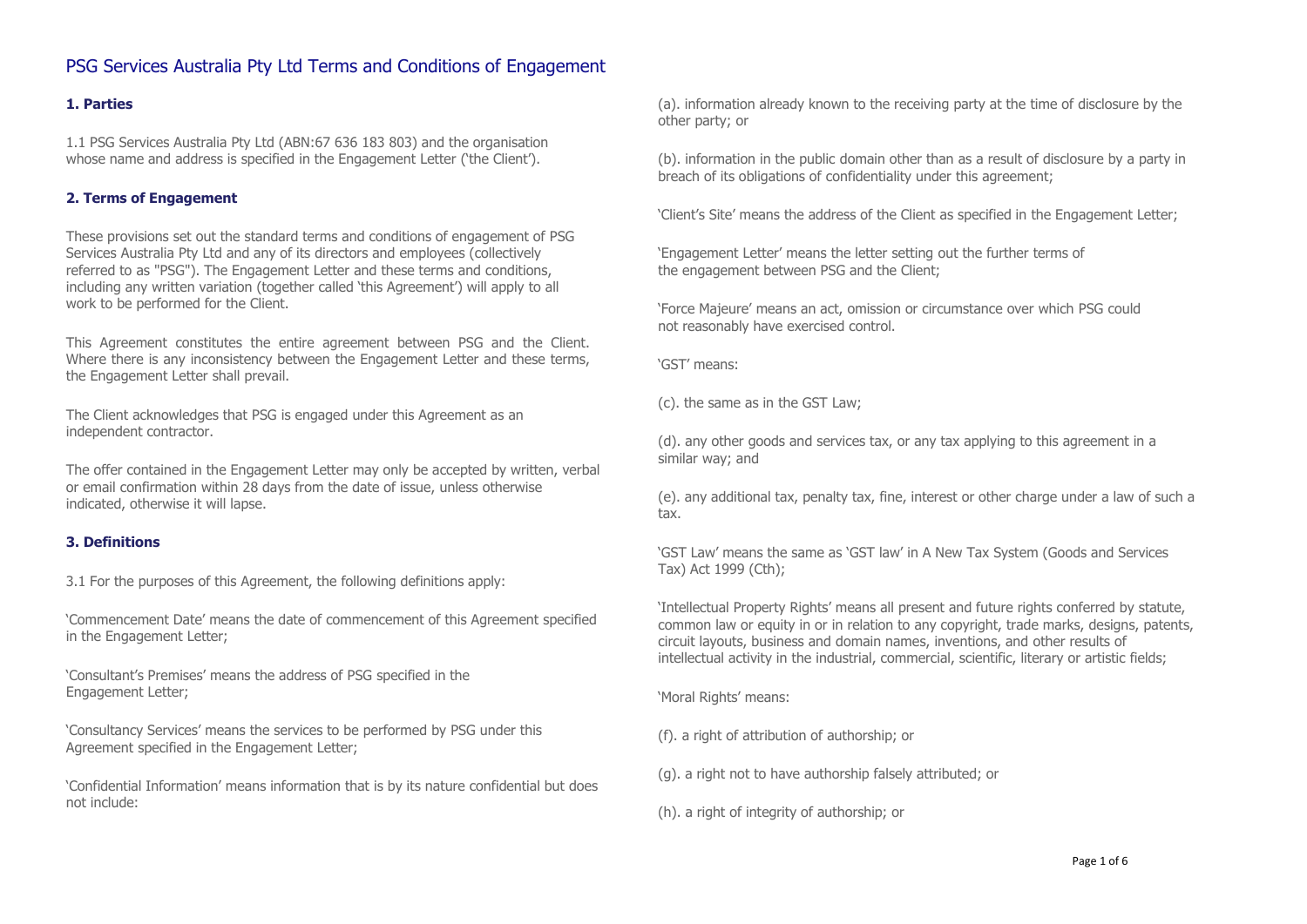(i). a right of a similar nature;

which is conferred by statute, and which exists or comes to exist anywhere in the world in a deliverable form comprised within this Agreement.

3.2. In this Agreement unless the contrary intention appears:

(a). a reference to this Agreement or another instrument includes any variation or replacement to them;

(b). a reference to a statute, ordinance code or other law includes regulations and other enactments under it and consolidations, amendments, re-enactments or replacements of any of them;

(c). the singular includes the plural and vice versa;

(d). the expression "person" includes an individual, the estate of an individual, a body politic, a corporation and a statutory or other authority or association (incorporated or unincorporated);

(e). a reference to a person includes a reference to the person's executors, administrators, successors and assigns.

## **4. Scope of Agreement**

The Client shall employ PSG and PSG shall serve the Client as a consultant to perform the Consultancy Services as set out in the Engagement Letter.

## **5. Duration**

This agreement will commence on the Commencement Date and will continue in effect for the period stated in the Engagement Letter or until otherwise terminated under this Agreement whichever is the earlier.

## **6. Obligations of PSG Services Australia Pty Ltd**

6.1 PSG shall provide the Consultancy Services using a standard of care normally exercised by professional consulting firms providing comparable service under similar conditions.

6.2 PSG will use best endeavours to complete the Consultancy Services in the timeframe set out in the Engagement Letter, subject to a Force Majeure event.

## **7. Charges and payment**

7.1 The Client shall pay PSG the consultancy fee specified in the Engagement Letter for the Consultancy Services.

7.2 The Client shall pay the consultancy fee within 7 days after the date of PSG invoice. Invoices will be issued relative to work completed and must be paid into listed bank account on supplier Document.

7.3 If the Client is in arrears in any payment due to PSG under this agreement, the Client shall pay, in addition to the arrears, interest at the rate of 12 per cent per annum on all arrears for each day during which the default continues.

7.4 If the Client disputes the whole or any part of the amount claimed in an invoice submitted by the supplier pursuant to this agreement, the Client will pay the undisputed portion on the due date. The dispute regarding the remainder may be referred to the dispute resolution procedure prescribed by this Agreement. If it is subsequently resolved that a further amount is payable, the Client will pay that amount together with interest at the rate of 12 per cent per annum.

7.5 Words defined in the GST Law have the same meaning in this clause, unless the context makes it clear that a different meaning is intended.

7.6 In addition to paying the consultancy fee and any other amount payable in

connection with this Agreement (which is exclusive of GST), the Client will pay to PSG an amount equal to any GST payable as required under the GST Law for any supply by PSG in respect of which the consultancy fee or any other amount is payable under this Agreement.

## **8. Expenses**

8.1 The Client shall reimburse PSG the amount of all expenses (plus 10% administration fee) reasonably and properly incurred by it in the performance of its duties under this Agreement, including but not limited to travel expenses between

PSG Premises and the Client's Site, accommodation and subsistence expenses, and all other expenses incurred or required to be incurred by PSG to promptly and efficiently provide the Consultancy Services.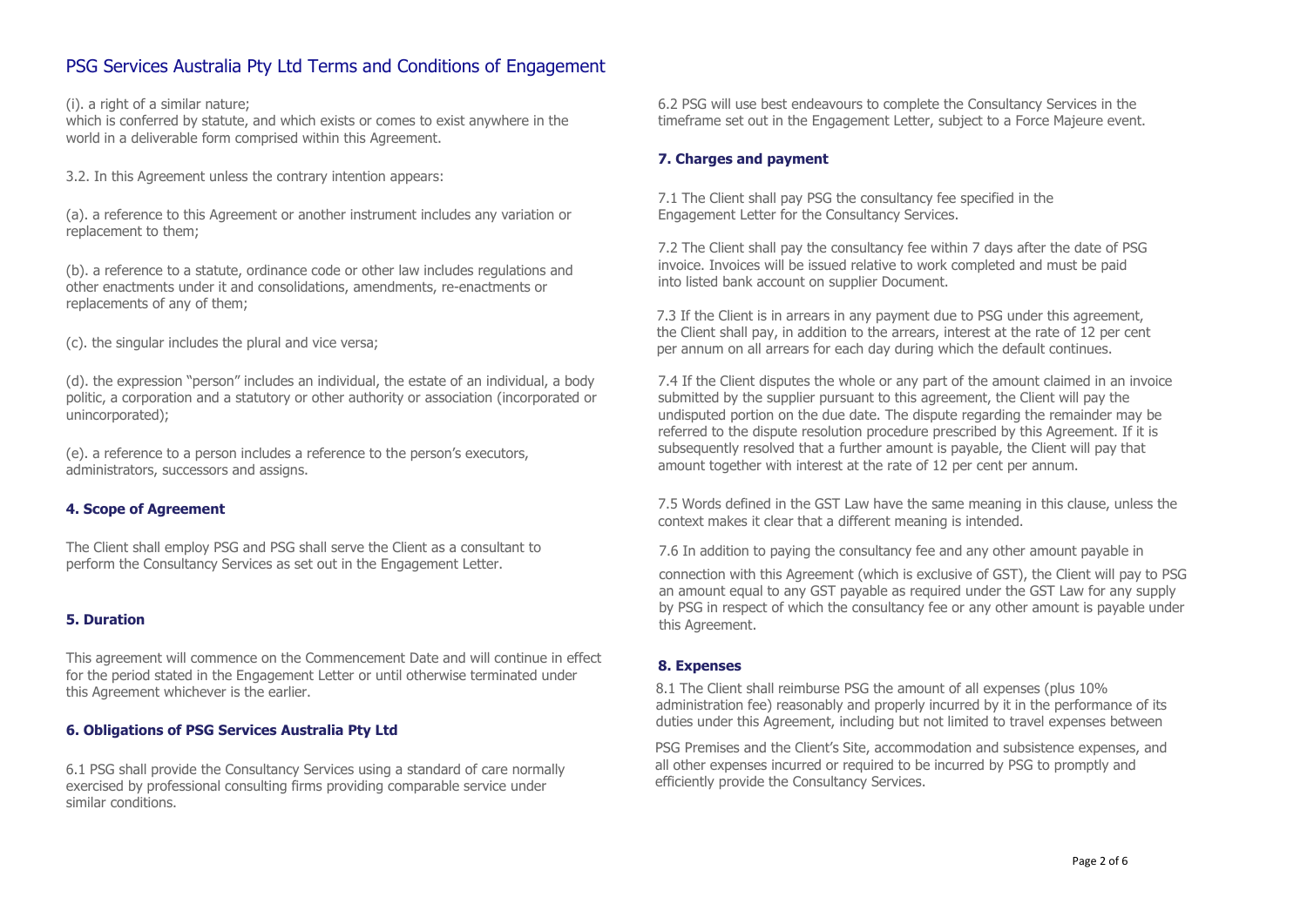## **9. Title and use**

9.1 The Client agrees that any works, items, materials or information of whatever nature produced or developed by PSG or under PSG direction pursuant to or in the course of providing the Consultancy Services shall remain the sole and complete property of PSG whether such property is tangible or is in the nature of industrial and Intellectual Property Rights (including copyright and rights of confidential information).

9.2 If the Client has fully complied with this Agreement and if the works, items,

materials or information referred to in clause 9.1 have been produced by PSG as part of the Consultancy Services, PSG grants the Client a non-exclusive and nontransferable licence to use such works, items, materials and information for such purposes as the parties reasonably contemplate at the commencement date.

9.3 There is no assignment of Intellectual Property Rights by PSG to the Client pursuant to this agreement.

Nothing in this agreement affects the Moral Rights in any works, items, materials or information supplied pursuant to this Agreement.

All communications by PSG with the Client, its employees or agents, whether written or oral are provided solely for the use of the Client in connection with

the engagement. No other party is entitled to rely on PSG reports or advice for any purpose whatsoever. PSG disclaims any responsibility to any such third party who has had the report or advice communicated to them.

9.4 Where the Client receives electronically any report or correspondence containing opinions or advice, PSG will not be responsible for any unauthorised copying, interception, interference or delivery failure of the

transmission. PSG also does not warrant that the electronic transmission is virus free or will not harm the Client's computer systems.

9.5 The Client should not rely upon any opinions or advice transmitted electronically

unless confirmed by letter signed by a director of PSG. Written advice and final reports shall take precedence over any oral advice and interim reports. PSG s not

responsible for updating any opinions, advice or reports subsequent to the issue of a final version, unless specifically agreed otherwise.

## **10. Confidentiality**

10.1 A party will not, without the prior written approval of the other party, disclose the other party's Confidential Information.

10.2 A party will not be in breach of clause 10.1 in circumstances where it is legally compelled to disclose the other party's Confidential Information.

10.3 Each party will take all reasonable steps to ensure that its employees and agents, and any sub-contractors engaged for the purposes of this Agreement, do not make public or disclose the other party's Confidential Information.

Notwithstanding any other provision of this clause, a party may disclose the terms of this Agreement (other than Confidential Information of a technical nature) to its related companies, solicitors, auditors, insurers and accountants.

This clause will survive the termination of this Agreement.

## **11. Privacy**

11.1 PSG will not use or disclose any personal information for a purpose other than discharging its obligations under this Agreement. PSG further agrees to comply at all times with the National Privacy Principles contained in Sch 3 to the Privacy Act 1988 (Cth) (or an applicable privacy code approved by the Federal Privacy Commissioner pursuant to that Act) in the same way and to the same extent as the Client would have been required to comply had it been directly responsible for performing the act or practice concerned.

PSG will take all necessary steps to protect personal information in its possession against misuse or loss and it will return all such information to the Client (or if requested by the Client, destroy or de-identify such information) upon termination or expiry of this Agreement. This clause will survive the termination or expiry of this Agreement.

11.2 For the purpose of this clause, 'personal information' means information or an opinion about an individual as defined in s 6 of the Privacy Act 1988 (Cth) which is collected, used, disclosed, stored or handled by the supplier for the purposes of this Agreement.

## **12. Liability of PSG Services Australia Pty Ltd**

12.1 In no event will PSG be liable for any special, incidental, punitive or consequential damages whatsoever, including loss of profits,

whether arising in contract, tort or otherwise, even if PSG has been advised of the possibility of such damages.

12.2 Notwithstanding anything herein to the contrary the limit of PSG liability (whether in contract, tort, warranty, negligence, strict liability, by statute or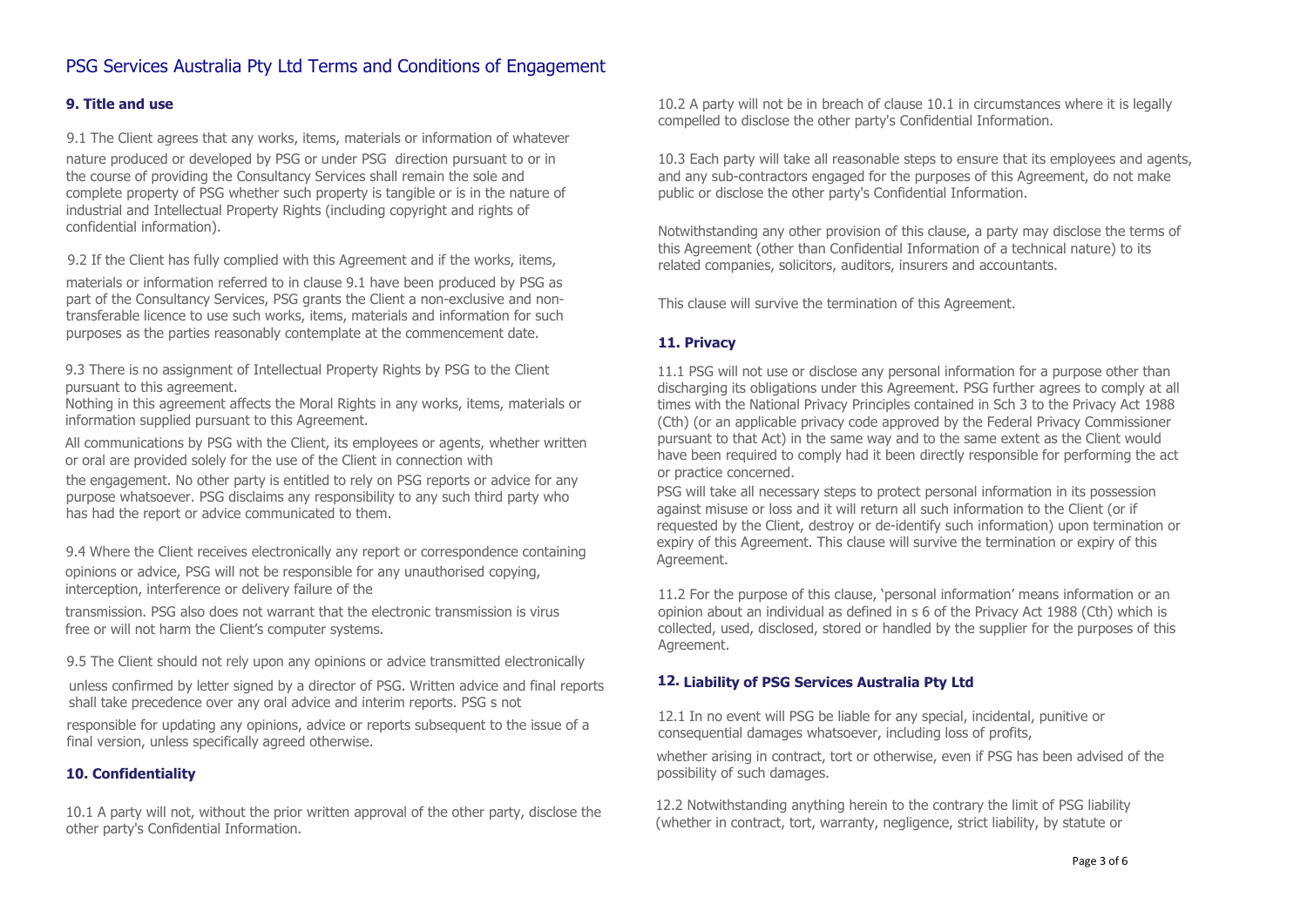otherwise) concerning PSG performance or non-performance, or in any manner related to this Agreement, for any and all claims will not in total exceed the fees the Client has paid to PSG under this Agreement.

## **13. Implied terms**

13.1 Subject to clause 13.2, any condition or warranty which would otherwise be implied in this Agreement is hereby excluded.

13.2 Where legislation implies in this Agreement any condition or warranty, and that legislation avoids or prohibits provisions in a contract excluding or modifying the application of or liability under such condition or warranty, the condition or warranty will be deemed to be included in this Agreement. However, the liability of PSG for any breach of such condition or warranty will be limited, at the option of PSG Services Australia Pty Ltd, to one or more of the following:

(j). if the breach relates to goods:

(i). the replacement of the goods or the supply of equivalent goods;

(ii). the repair of such goods;

(iii). the payment of the cost of replacing the goods or of acquiring equivalent goods; or

(iv). the payment of the cost of having the goods repaired; and

(k). if the breach relates to services:

(v). the supplying of the services again; or

(vi). the payment of the cost of having the services supplied again.

#### **14. Indemnities**

The Client agrees to indemnify PSG and its directors and employees against all liabilities, claims, costs or expenses incurred by PSG in respect of any claim or action by a third party in connection with the provision of the Consultancy Services. This indemnity does not apply to any liabilities, costs or expenses incurred in defending a claim by a third party which results from any wilful

misconduct by PSG or its directors and employees, except when the Client is in breach of clause 9.5.

PSG shall not be liable for any losses, damages, costs or expenses arising out of errors due to the provision to it of false, misleading or incomplete information or documentation or due to any acts or omissions of any other person. The Client

indemnifies PSG from any liability it may have to the Client or any third party as a result of any information supplied to PSG by the Client or any of its agents, where such information and documentation is false, misleading or incomplete in a material respect.

## **15. Force Majeure**

15.1 PSG shall not be liable for any delay or failure to perform its obligations if such failure or delay is due to Force Majeure.

15.2 PSG shall notify the Client as soon as practical of any anticipated delay due to Force Majeure. The performance of PSG obligations under this Agreement shall be suspended for the period of the delay due to Force Majeure.

15.3 If a delay due to Force Majeure exceeds 30 days, the Client may terminate this agreement immediately on providing notice to PSG. If the Client gives such notice to PSG:

(b) the Client shall pay PSG a reasonable sum in relation to services rendered or costs and expenses incurred prior to termination for which no payment has been made by the Client.

#### **16. Termination**

16.1 Without limiting the generality of any other clause in the agreement, PSG may terminate this Agreement and any licence granted pursuant to this Agreement immediately by notice in writing if:

(l). any payment due from the Client to PSG pursuant to this Agreement remains unpaid for a period of 30 days; or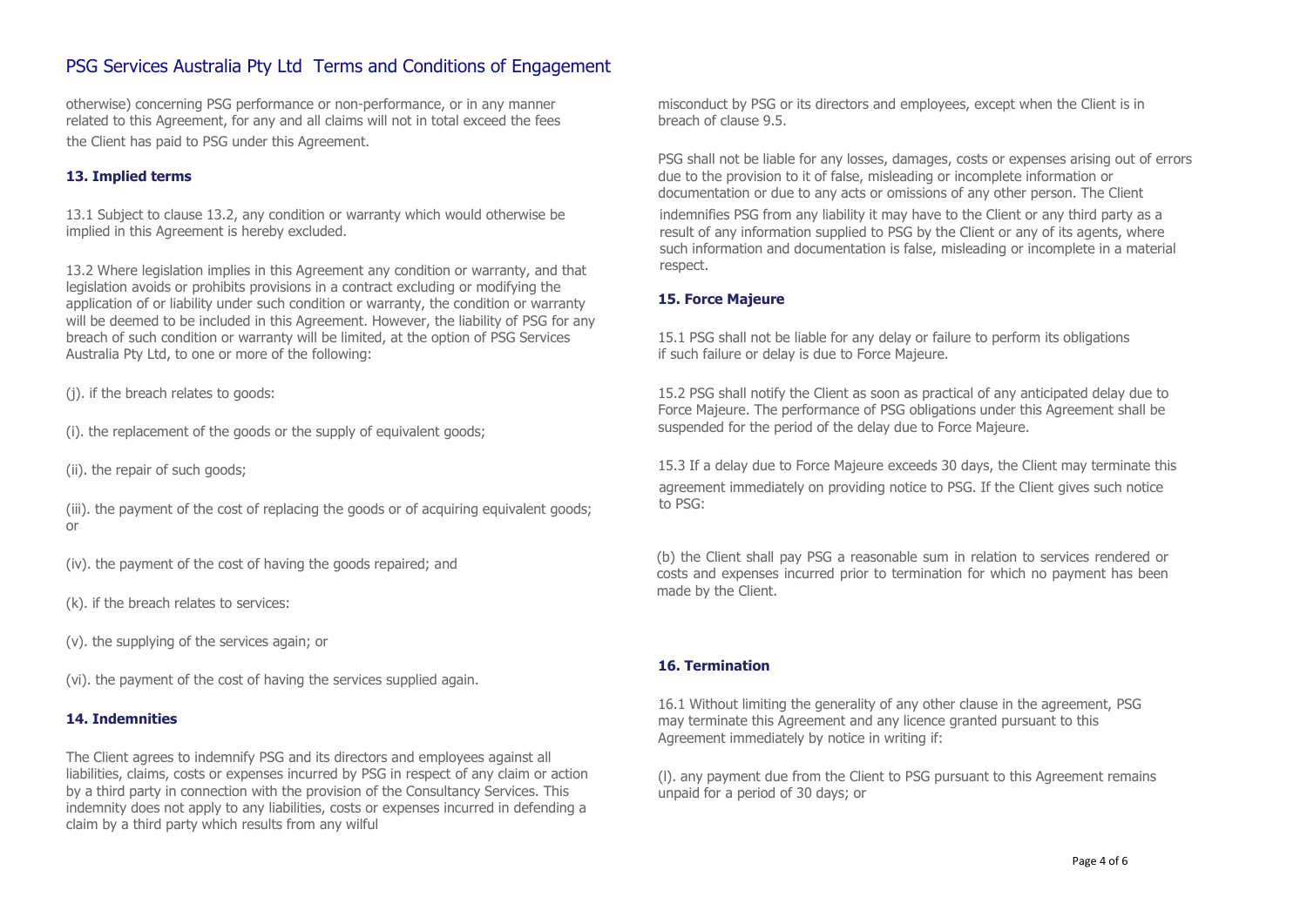(m). the Client breaches any clause of this Agreement and such breach is not remedied within seven days of written notice by PSG.

16.2 Notwithstanding the preceding clause PSG may terminate this agreement and any licence granted pursuant to this agreement immediately on notice in writing to the Client if:

(n). the Client becomes, threatens or resolves to become or is in jeopardy of becoming subject to any form of insolvency administration;

(o). the Client, being a partnership, dissolves, threatens or resolves to dissolve or is in jeopardy of dissolving;

(p). the Client, being a natural person, dies; or

(q). the Client ceases or threatens to cease conducting its business in the normal matter.

16.3 Notwithstanding the preceding paragraphs, PSG may terminate this agreement by giving 30 days' notice to the Client.

16.4 If notice is given to Client pursuant to the preceding clauses, PSG may, in addition to terminating the Agreement:

(r). retain any moneys paid;

(s). charge a reasonable sum for work performed in respect of work which no sum has been previously charged;

(t). retake possession of all property of PSG in the possession of the Client;

(u). be regarded as discharged from any further obligations under this agreement; and

(v). pursue any additional or alternative remedies provided by law.

16.5 The Client may terminate this agreement if PSG breaches any term of this Agreement and such breach is not remedied within 14 days of written notice by the Client.

## **17. Assignment**

17.1 Neither party shall assign, whether in whole or part, the benefit of this agreement or any rights or obligations hereunder, without the prior written consent of the other party.

#### **18. Sub-contracts**

PSG may sub-contract for the performance of this Agreement or any part of this Agreement.

## **19. Waiver**

No forbearance, delay or indulgence by a party in enforcing the provisions of this agreement shall prejudice or restrict the rights of that party, nor shall any waiver of those rights operate as a waiver of any subsequent breach.

## **20. Poaching**

The Client agrees that it is prohibited from poaching employees and sub-contractors of

PSG. Any approach shall be made through the Management of PSG in the first instance. Approval may be granted by PSG and may be on the condition that suitable remuneration is paid to PSG for loss of earnings. The Client can, however, employ a person who has resigned from PSG, only after written approval of PSG.

## **21. Variation and change control**

20.1 The provisions of this Agreement may not be varied except by agreement in writing signed by both parties.

20.2 If a proposed variation relates to the scope of this Agreement (including but not limited to specifications, performance levels, key dates or charges), the proposing party must include in its submission a change control report which addresses in full detail:

(w). a description of the proposed change;

(x). an assessment of the benefits and risks to each party associated with the proposed change;